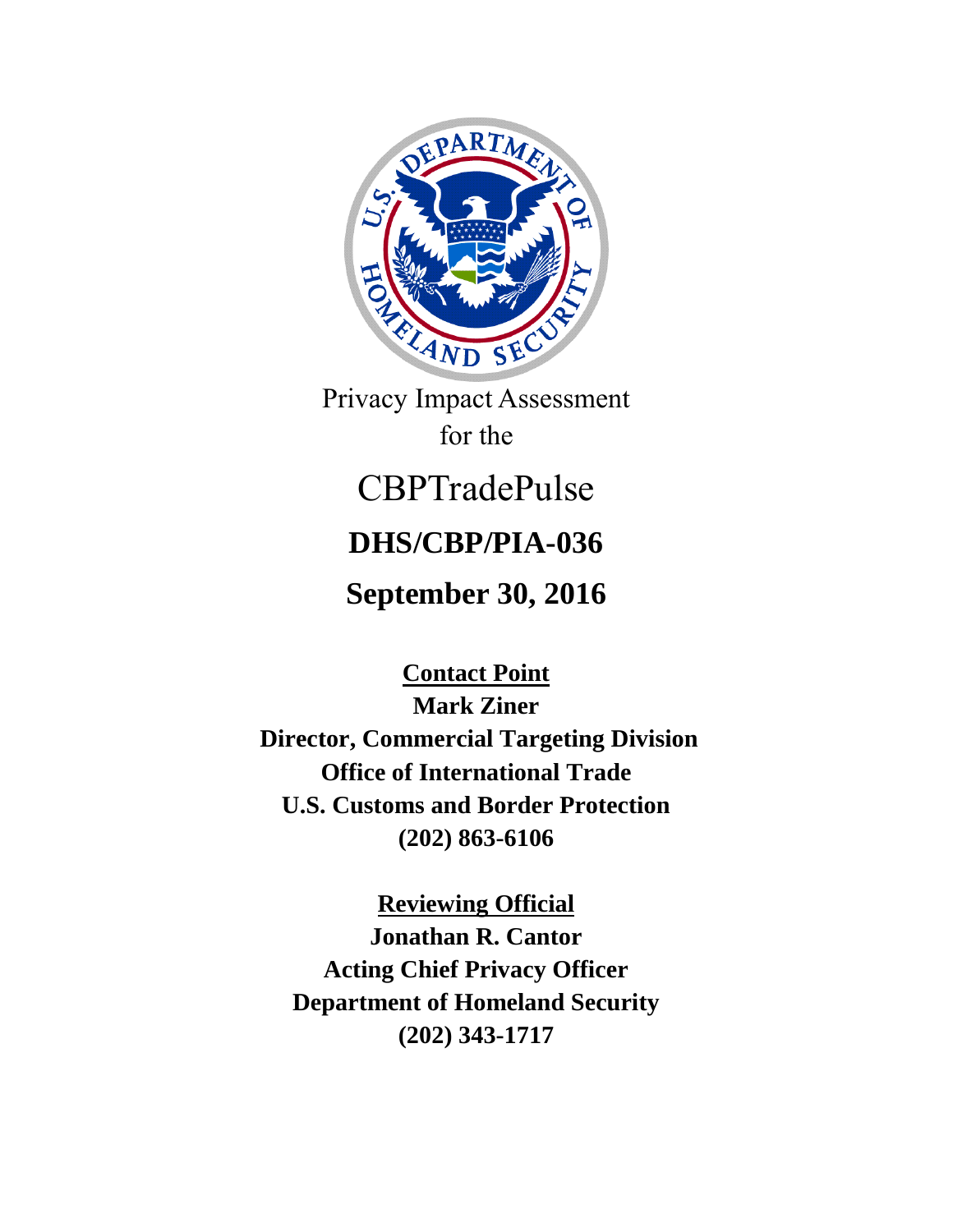

## **Abstract**

The Department of Homeland Security (DHS), U.S. Customs and Border Protection (CBP) CBPTradePulse system is an internal, Intranet-based performance management system used by CBP executives, senior managers, and other authorized CBP users to compile trade-related metrics, analyses, references, and reports. CBPTradePulse provides aggregated statistical reports that monitor international trade trends and patterns either at a national, district field office, or port of entry level. It also provides CBP users access to statistical documents involving examinations, entry summaries, validation activities, seizures, penalties, liquidated damages, and other traderelated metrics. CBP is conducting this PIA because CBPTradePulse uses personally identifiable information (PII) about members of the public to generate statistical metrics and analyses.

### **Overview**

 $\overline{a}$ 

CBP safeguards the United States and its borders by fostering economic security through lawful international trade and travel. CBP uses its various authorities to combat trade fraud by: detecting high-risk activity, deterring non-compliance, and disrupting fraudulent behavior. Additionally CBP uses methods such as increased bonding, enhanced targeting and inspection of high-risk imports, and swift and thorough review of allegations to ensure a fair and competitive trade environment. CBPTradePulse serves as a data source that allows CBP stakeholders and decision makers to access metrics, analyses, reports, and trade-related references to make highlevel operational decisions to combat trade fraud. CBPTradePulse is not accessible to members of the public or outside of CBP.

CBPTradePulse does not generate new personally identifiable information (PII) in order to develop and compile trade-related data. It extracts data using a secure file transfer protocol on a monthly basis from CBP's Automated Commercial Environment (ACE) System,<sup>1</sup> which serves as CBP's primary system for transactional trade data. Accessed through CBP's Intranet system, CBPTradePulse provides CBP users with a series of links to aggregated statistical data. This data includes but is not limited to: import value, collected revenue, compliance measurement rates, and penalty or seizure statistics. CBPTradePulse also contains more than 300 key performance measures that permit the CBP Office of International Trade (OT) to evaluate and measure the agency's performance while managing activities involving imports, revenue, collections, calculations, merchandise release and post-release data, validation activities, enforcement information, and trade partnership data. CBPTradePulse also provides the capability for

<sup>&</sup>lt;sup>1</sup> The Automated Commercial Environment (ACE) is a U.S. Customs and Border Protection (CBP) system designed to facilitate legitimate trade by serving as a single access point for collecting, sharing, and processing information submitted to CBP and government agencies. *See* DHS/CBP/PIA-003(b) (July 31, 2015), *available at* [www.dhs.gov/privacy.](http://www.dhs.gov/privacy)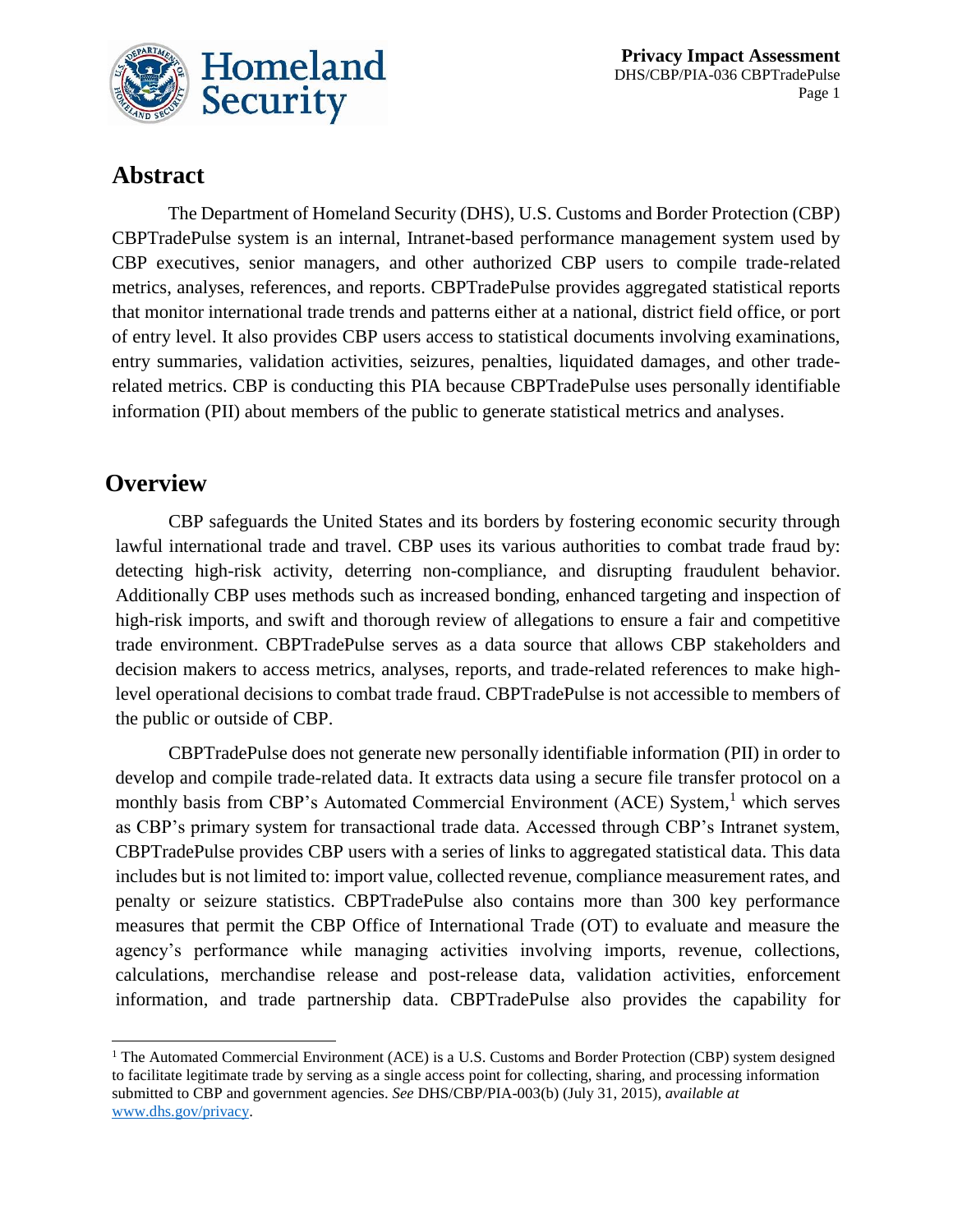

authorized CBP users to view useful reference data on specific international trade entities. CBP restricts access for most CBPTradePulse users to statistical trade-related data aggregated by port of entry. Authorized CBP users and those associated with an investigation or law enforcement activity may receive access to specific importer or exporter data, and or tailored reports that may include PII.

CBPTradePulse provides the ability to view key reports and analyses generated by OT analysts that include import trade trends and patterns, intellectual property rights, compliance measurements, and health and safety information.

#### *CBPTradePulse Primary Purpose:*

CBPTradePulse creates aggregate trade statistics and tailored reports for authorized CBP personnel. Its data includes but is not limited to:

- Merchandise entry summary transactions;
- Merchandise/shipment examinations;
- Non-PII related trade/merchandise post-release compliance validations and associated calculations;
- Estimated duties:
- Trade criteria;
- Fees;
- Taxes;
- Anti-Dumping duties;
- Countervailing duties;
- Seizures;
- Audit data;
- Penalty data;
- Revenue tracking;
- Compliance rates;
- Trade partnership information; and
- Links to external trade industry websites.

#### *Data Source and Modules:*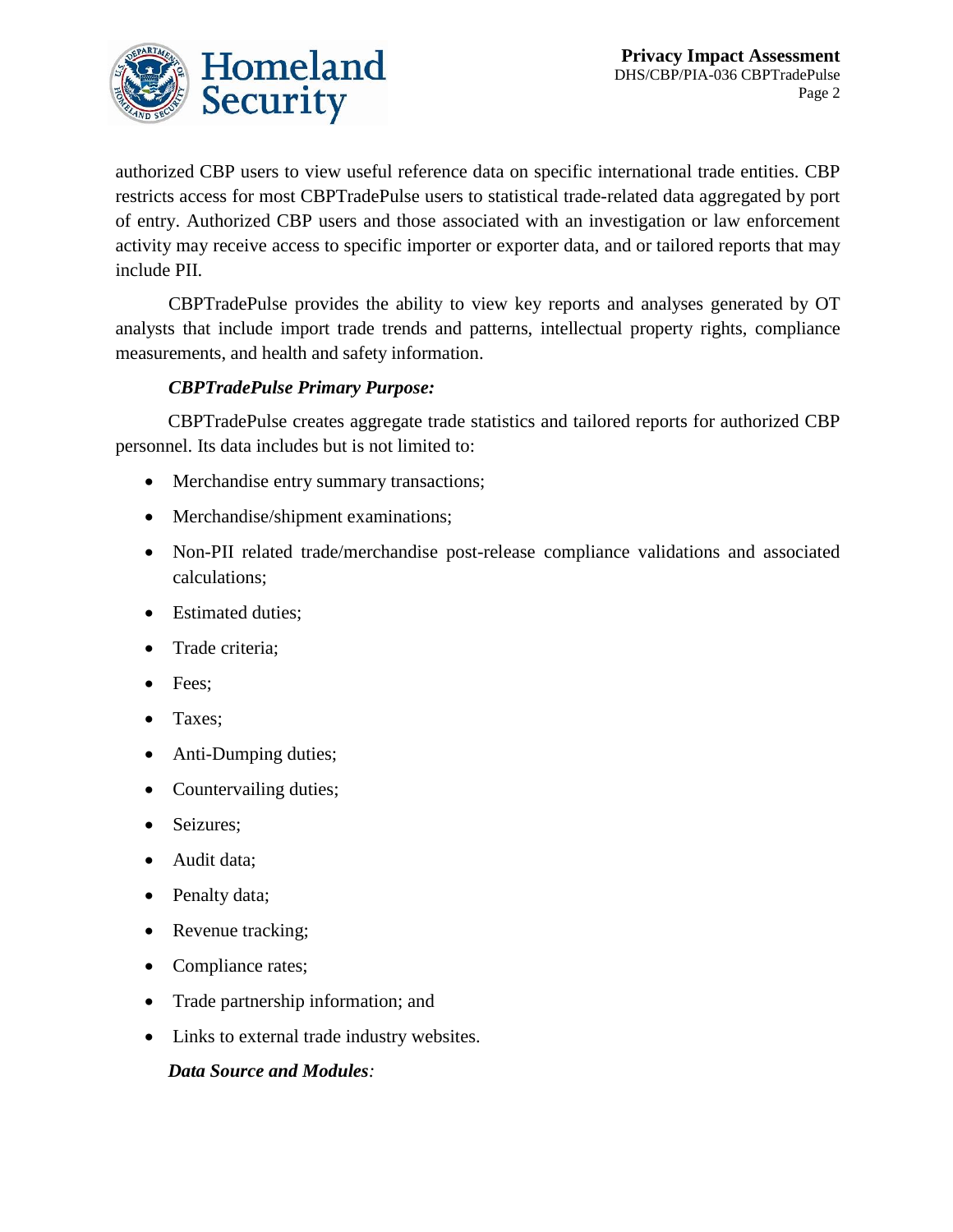

 $\overline{a}$ 

CBPTradePulse receives its data from ACE. Once extracted from ACE, the data resides on a series of sub-system/reporting staging servers (described below). This framework allows DHS/CBP users to access data via a secure web-based interface and also through a Virtual Private Network (VPN) connection for personnel operating from remote locations. The following staging servers/modules contain subsets of data (including PII in certain instances) obtained from ACE:

#### *1. ACE Validation Activity Data Mart<sup>2</sup> Module*

The ACE Validation Activity Data Mart contains importer/exporter data (including PII) obtained from ACE and described in Section 2.1 in order to create customized subsets of data pertaining to trade entity screening results, validation activities,<sup>3</sup> entry team management,<sup>4</sup> and import/export reference tables and statistics. This information allows CBP users to review potential violations, determinations, and related details and statistics. CBP trade and entry subject matter experts review the initial ACE data and process it through CBPTradePulse to create aggregated "Post-Release Measures" that CBP executives, senior managers, and other authorized CBP personnel use for their respective trade-related purposes.

### *2. Analytical Development Division (ADD) Warehouse<sup>5</sup> Module*

The ADD Warehouse serves as a primary repository for entry summary transactions filed with CBP by importers. The ADD Warehouse stores ten (10) years of historical transaction data, including PII compiled by the U.S. Census Bureau (Census) based on official documents submitted simultaneously to CBP and the U.S. Census Bureau by importers and exporters during trade activities.<sup>6</sup> The Census data, already contained in ACE, includes Business Register data, which includes Federal Tax Information, Economic Census data, and Survey data. It also includes Importer of Record (IR) Numbers, Employer ID Numbers (EIN), or Social Security numbers (SSN) when used in lieu of an EIN. The additional Census data includes non-PII statistical data, such as Economic Census data, survey data, commodity information, accurate value, and duty information for imports/exports that are not recorded in ACE. CBP obtains the Census data on a monthly basis and in accordance with the established Memoranda of Understanding. Analysts/users perform complex queries and analysis, such as data trends and patterns, on the

<sup>&</sup>lt;sup>2</sup> A data mart is a customized subset of the larger data warehouse or repository compiled to meet a specific program need. Data marts are small slices of the data warehouse.

<sup>&</sup>lt;sup>3</sup> Trade validation activities include but are not limited to fraud detection, merchandise and document authenticity verification, entity and trade partner existence, goods specifications and classification, and price and valuation assessments.

<sup>4</sup> Entry Team Management involves all human resources involved in traditional international trade activities, which includes but are not limited to International Trade Specialists, Auditors, Attorneys, Entry Specialists, Import Specialists, and National Analysis Specialists.

<sup>&</sup>lt;sup>5</sup> A data warehouse is an aggregation of data from one or more sources to assist management in making decisions by comparing and analyzing information.

<sup>6</sup> See, [https://www.dhs.gov/sites/default/files/publications/privacy-piaupdate-cbp-ace-july2015.pdf,](https://www.dhs.gov/sites/default/files/publications/privacy-piaupdate-cbp-ace-july2015.pdf) and https://www.dhs.gov/sites/default/files/publications/privacy-pia-cbp-eis-01312014\_0.pdf.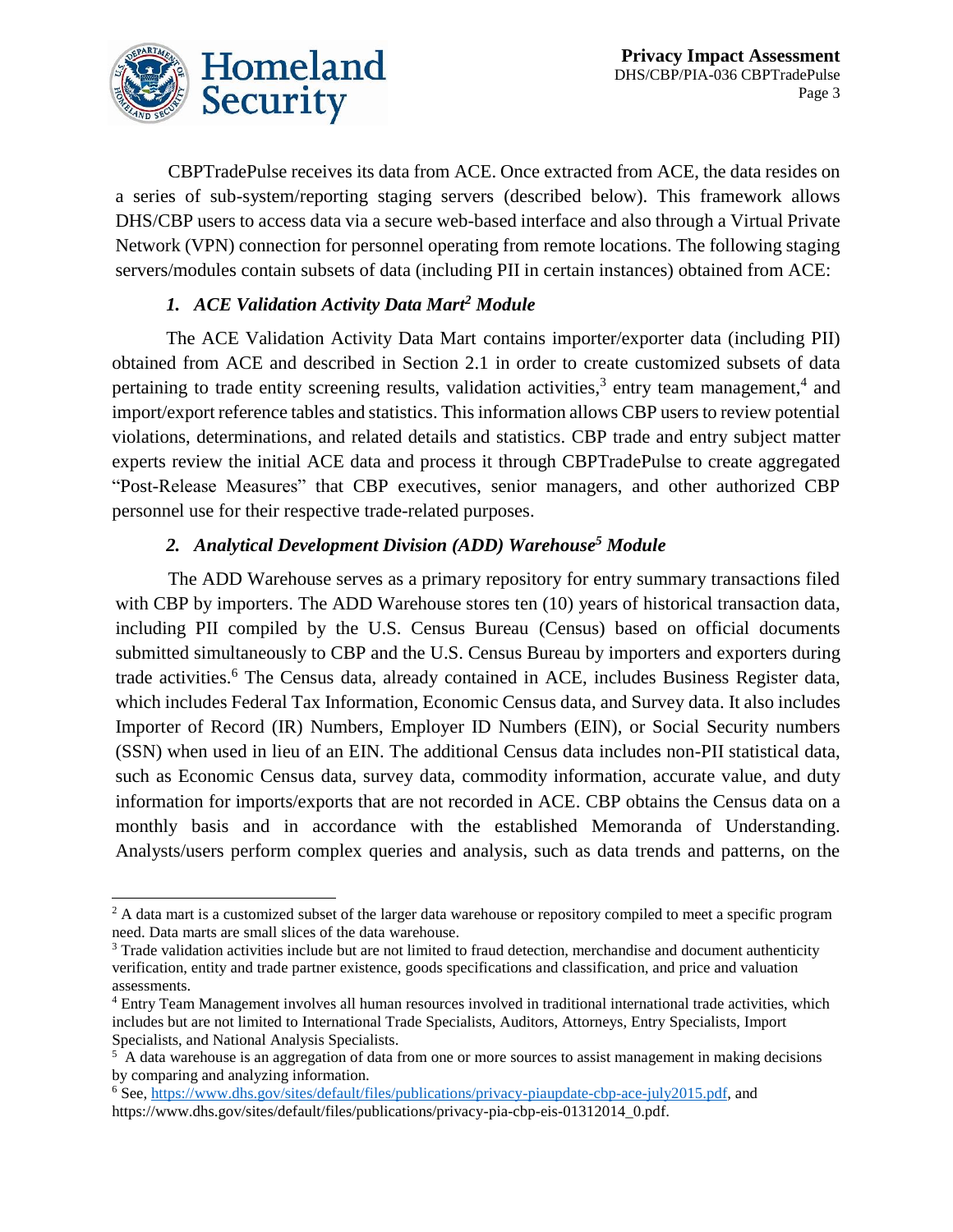

information in the database to support ad-hoc queries, management decision-making, and to support key trade measures calculations.

#### *3. Centers of Excellence and Expertise<sup>7</sup> Database Module*

The Centers of Excellence and Expertise (CEE) Database does not contain PII but supports CBP's virtual centers/facilities that proactively monitor and analyze the flow of goods into the United States and align CBP's trade processing activities along industry sectors for maximum efficiency.

The CEE Database derives from a combination of entry summary transactions and Census statistical data that is organized by key industries such as pharmaceuticals, aerospace, and consumer electronics. Data is further grouped within certain industries through the Harmonized Tariff Schedule (HTS),<sup>8</sup> which assigns tariffs, by HTS number and fiscal year. This statistical data also combines CBPTradePulse measures to provide a comprehensive view to CEE analysts in support of the Center's operational activities. CBP updates the CEE Database on a quarterly basis.

#### *4. Textile Clearinghouse<sup>9</sup> Module*

 $\overline{a}$ 

The Textile Clearinghouse is a database repository of all trade textile data obtained from ACE that does not involve PII. This database contains entry summary data for the Textiles and Apparel Priority Trade Issues  $(PTI)^{10}$  that are high risk areas that can cause significant revenue loss, harm to the U.S. economy, or threaten the health and safety of the American people. CBP combines PTI data with corresponding HTS numbers, Free Trade Agreement (FTA) designations, square meter equivalent calculations, textile categories, and associated with various fiscal and calendar years. CBP vets and updates the database on a monthly basis.

CBP uses CBPTradePulse and the Textile Clearinghouse to conduct risk analyses on countries, trade agreements, importers, manufacturers, commodities, and to target manufacturers for CBP's Textile Production Verification Team  $(TPVT)^{11}$  visits. It is also used to review and analyze e-allegations against textile companies.

 $7$  A center of excellence (also known as a competency center or a capability center) is a group or team that leads other employees and the organization as a whole in some particular area of focus such as a technology, skill, or discipline. These centers may provide research, support, guidance, training, and oversight for other employees. <sup>8</sup> *See*: Harmonized Tariff Schedules: [https://help.cbp.gov/app/answers/detail/a\\_id/277/~/harmonized-tariff-schedule-](https://help.cbp.gov/app/answers/detail/a_id/277/~/harmonized-tariff-schedule---determining-duty-rates) --determining-duty-rates.

 $9A$  central point or repository that collects and shares a specific type of information, in this case, textile information. <sup>10</sup> *See*: Priority Trade Issues: [https://www.cbp.gov/trade/priority-issues/trade-agreements.](https://www.cbp.gov/trade/priority-issues/trade-agreements)

<sup>11</sup> CBP Textile Production Verification Teams (TPVT) conduct on-site verification of foreign textile and apparel manufacturers. These teams monitor and verify production capability and compliance with Free Trade Agreements and other trade-related programs. TPVT visits are designed to help deter circumvention of textile-related laws such as the Caribbean Basin Trade Partnership Act (CBTPA). CBP uses this verification opportunities to also educate foreign governments and manufacturers.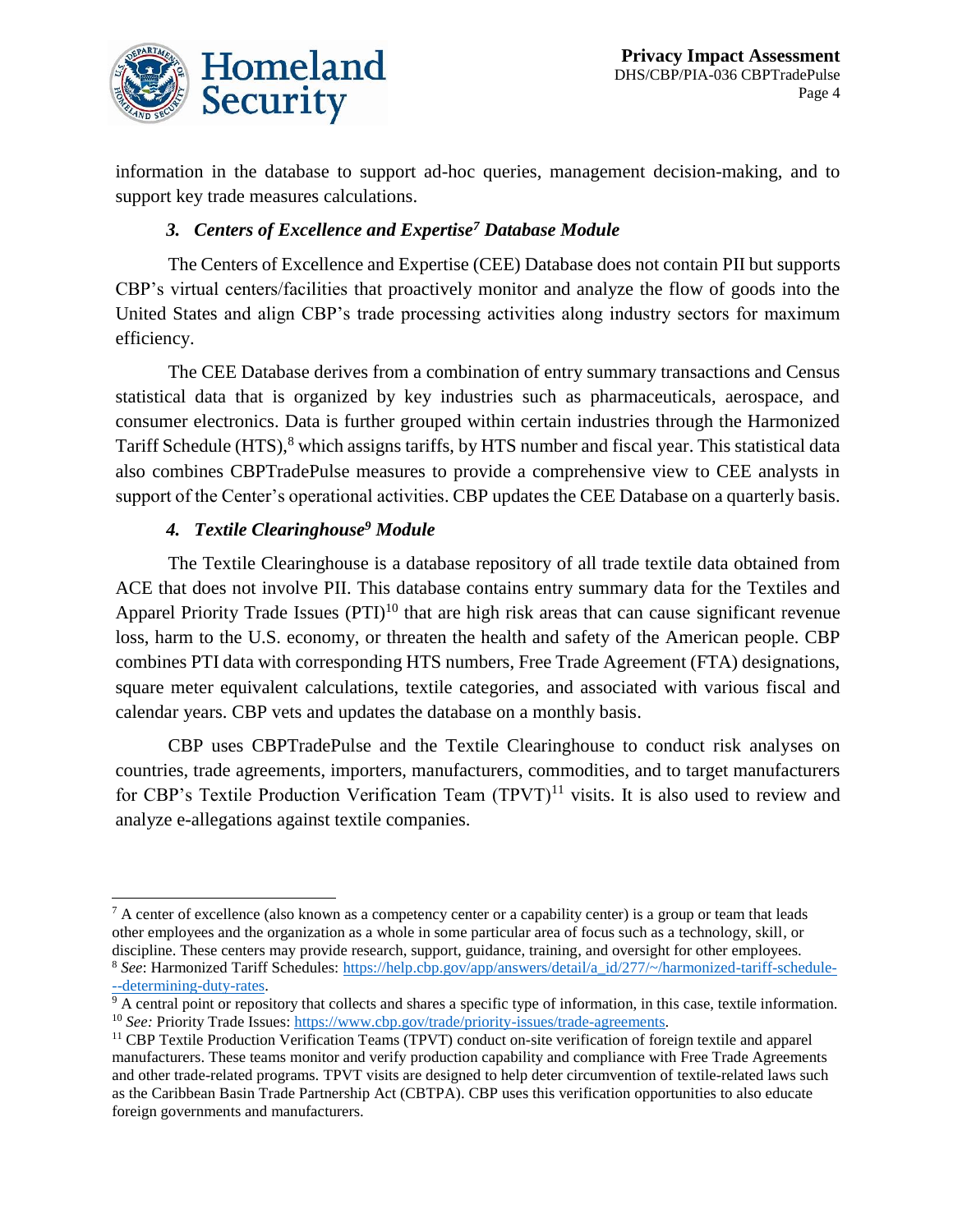

#### *5. Analytical Development Division Risk Management<sup>12</sup> (ADDRM) Module*

The ADDRM is a CBPTradePulse module that provides secure access to trade-related documents, statistical information, and shipment/merchandise criteria. Users can download non-PII data to perform analyses and generate reports. Although the system allows users to review raw data that includes PII contained in examinations, entry summaries, validation activities, seizures, penalties, and liquidated damages, users must access ACE to obtain real-time data in instances that involve reviews or investigations associated with a particular entity. This module assists OT in equipping CBP leadership with aggregated reports that they can use while visiting certain ports of entry or in meetings with international trade partners. For example, an aggregated report may reflect the amount of steel imported/exported from a particular port of entry or country during a calendar year.

#### *6. Intellectual Property Rights<sup>13</sup> Trade Enforcement Data Warehouse Module*

The Intellectual Property Rights (IPR) Trade Enforcement Data Warehouse (ITED) is a data repository that combines import data and enforcement data to improve IPR/Trade Enforcement targeting. ITED helps identify new IPR risks and to provide a means to better identify unproductive examinations and redirect resources away from compliant importers. ITED includes daily extracts of financial data sources such as bills, bonds, debit vouchers, protests, seizures, penalties, and liquidated damages. ITED obtains data from the ACE Validation Activity Database and Textile Clearinghouse.

#### *7. Office of Intelligence Analytical Framework for Intelligence Module (OFAFI)*

The Office of Intelligence Analytical Framework for Intelligence  $(AFI)^{14}$  Module is an internal one-way interface between CBPTradePulse and the CBP AFI system that allows authorized AFI users to query trade-related aggregated statistical data for use in finished intelligence products. AFI does not provide data or PII to CBPTradePulse. OFAFI extracts data from the ADD Warehouse and converts the data into a format grouped by industry type.

 $\overline{a}$  $12$  Risk management is the process of identification, analysis, and either acceptance or mitigation of uncertainty in the decision-making process.

<sup>13</sup> DHS/CBP/PIA-011 Intellectual Property Rights e-Recordation and Search Systems (IPRRSS) (December 11, 2012), *available at* [www.dhs.gov/privacy.](http://www.dhs.gov/privacy)

<sup>14</sup> DHS/CBP/PIA-010(a) Analytical Framework for Intelligence (AFI) (September 1, 2016), *available at*  [www.dhs.gov/privacy,](http://www.dhs.gov/privacy) provides enhanced search and analytical capabilities to identify, apprehend, and prosecute individuals who pose a potential law enforcement or security risk, and aids in the enforcement of customs, immigration, and other laws enforced by DHS at the border.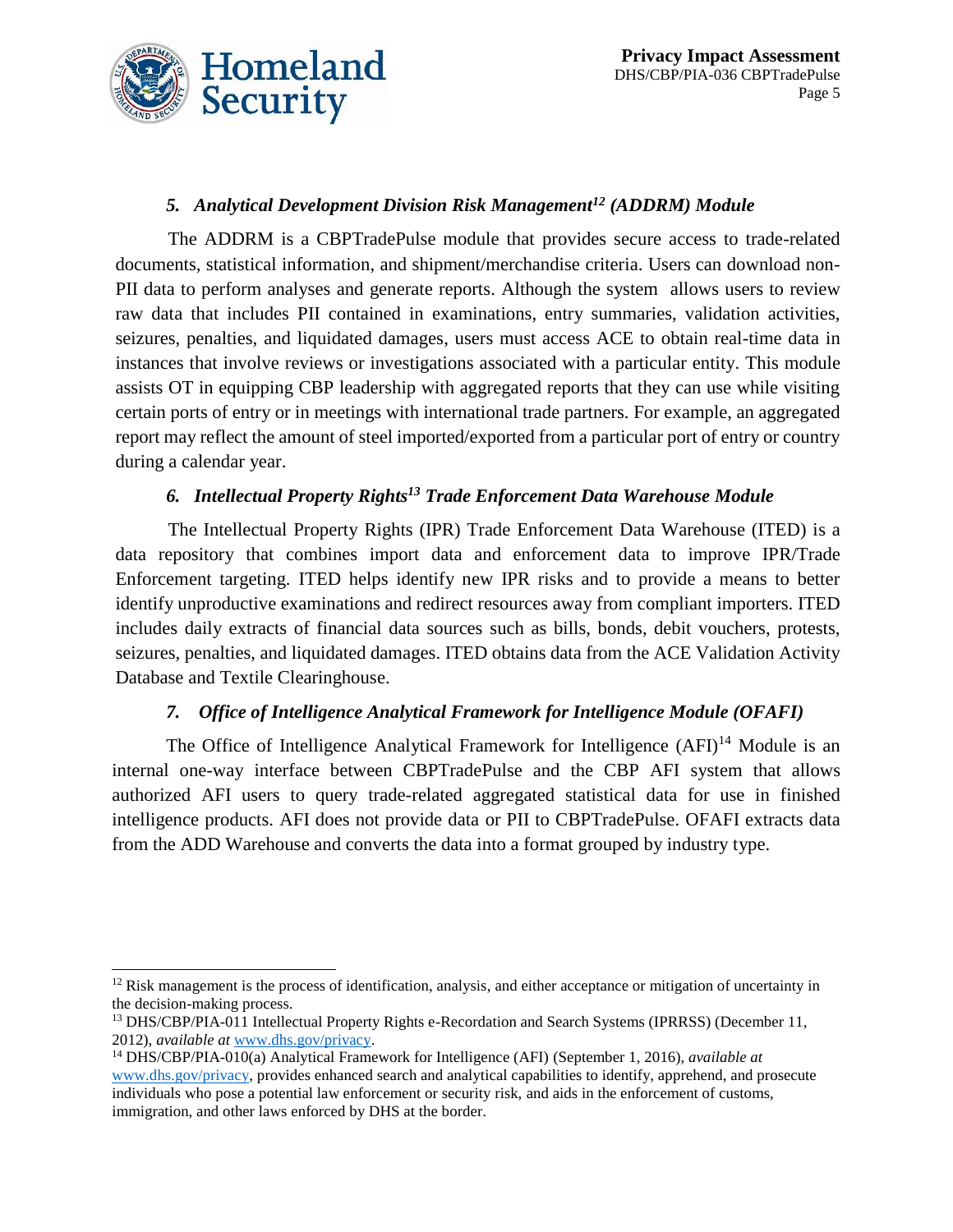

# **Section 1.0 Authorities and Other Requirements**

### **1.1 What specific legal authorities and/or agreements permit and define the collection of information by the project in question?**

CBP's law enforcement jurisdiction is highly complex and derives authority from a wide spectrum of federal statutes and regulations pursuant to:

- Trade and Customs Revenue Functions of the Department of Homeland Security;<sup>15</sup>
- Tariff Act of 1930, *as amended*; 16
- Penalties for Fraud, Gross Negligence, and Negligence; $17$
- False Claims Act;<sup>18</sup>
- Ascertainment, Collection, and Recovery of Duties;<sup>19</sup>
- Licensing of Customs Brokers;<sup>20</sup>
- $\bullet$  Identifying Numbers;<sup>21</sup>
- Customs Financial and Accounting Procedures; $^{22}$  and
- Importer Security Filing Data Elements.<sup>23</sup>

### **1.2 What Privacy Act System of Records Notice(s) (SORN(s)) apply to the information?**

Information maintained within CBPTradePulse is covered by the following SORNs:

- DHS/CBP-001 Import Information System, System of Records.<sup>24</sup>
- DHS/CBP-004 Intellectual Property Rights e-Recordation and Search Systems (IPRS), System of Records. 25
- DHS/CBP-020 Export Information System, System of Records.<sup>26</sup>

 $\overline{a}$ 

<sup>15</sup> *See* 6 U.S.C. §§ 115(a)(1) and 212(b)(2).

<sup>16</sup> *See* 19 U.S.C. Chapter 4.

<sup>17</sup> *See* 19 U.S.C. § 1592.

<sup>18</sup> *See* 31 U.S.C. § 3729.

<sup>19</sup> *See* 19 U.S.C. §§ 1481-1529.

<sup>20</sup> See 19 U.S.C. § 1641.

<sup>21</sup> *See* 31 U.S.C. § 7701(c).

<sup>22</sup> *See* 19 CFR Part 24.

<sup>23</sup> *See* 19 CFR Part 149.3

<sup>&</sup>lt;sup>24</sup> DHS/CBP-001 Import Information System (August 17, 2015, 80 FR 49256).

<sup>&</sup>lt;sup>25</sup> DHS/CBP-004 Intellectual Property Rights e-Recordation and Search Systems (January 15, 2013, 78 FR 3015).

<sup>26</sup> DHS/CBP-020 Export Information System (September 2, 2015, 80 FR 53181).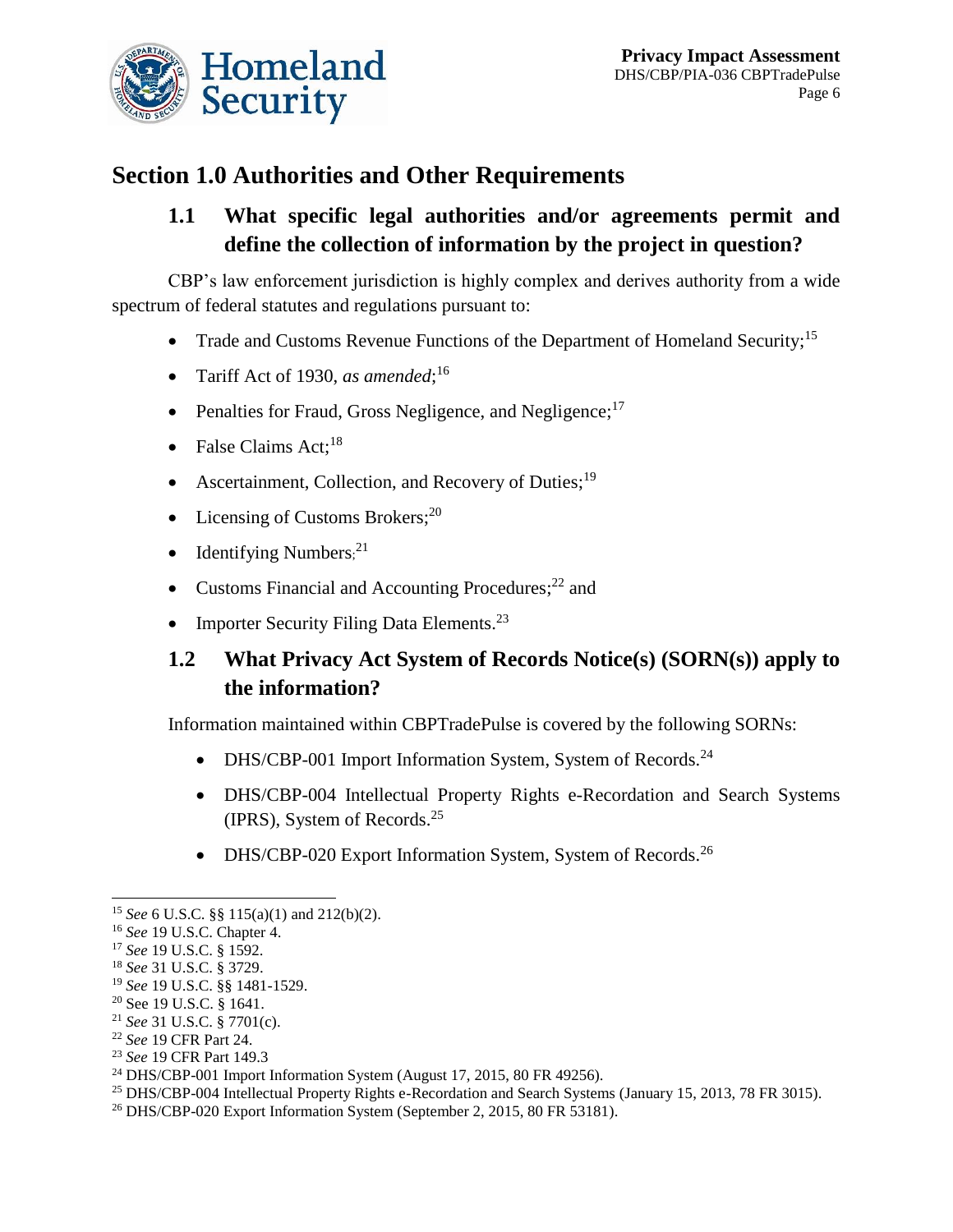

 DHS/ALL-004 General Information Technology Access Account Records System, System of Records.<sup>27</sup>

### **1.3 Has a system security plan been completed for the information system(s) supporting the project?**

Yes. CBPTradePulse received an extended Authority to Operate (ATO) on March 16, 2016, and will receive a full ATO upon publication of this PIA.

### **1.4 Does a records retention schedule approved by the National Archives and Records Administration (NARA) exist?**

No. CBP is in the process of establishing statistical data-specific retention schedules for CBPTradePulse and its associated modules. Although ACE provides the data used by CBPTradePulse, CBP does not plan to use ACE records retention schedules because they involve multiple durations based on the types of records involved in the trade transaction. CBP will retain all CBPTradePulse statistical data records indefinitely until it receives an approved NARA Records Retention Schedule.

# **1.5 If the information is covered by the Paperwork Reduction Act (PRA), provide the OMB Control number and the agency number for the collection. If there are multiple forms, include a list in an appendix.**

Not applicable. CBPTradePulse does not collect information directly from individuals or place additional administrative burdens on members of the public.

# **Section 2.0 Characterization of the Information**

### **2.1 Identify the information the project collects, uses, disseminates, or maintains.**

CBPTradePulse aggregates international trade data received from ACE, which includes statistical data obtained from the U.S. Census Bureau, and converts the information to statistical data devoid of PII. In instances where CBPTradePulse users require specific importer/exporter PII, ACE provides the following information:

*Data Submitted to ACE and the U.S. Census Bureau by Importers/Exporters:*

 $\overline{a}$ <sup>27</sup> DHS/ALL-004 General Information Technology Access Account Records System (November 27, 2012, 77 FR 70792).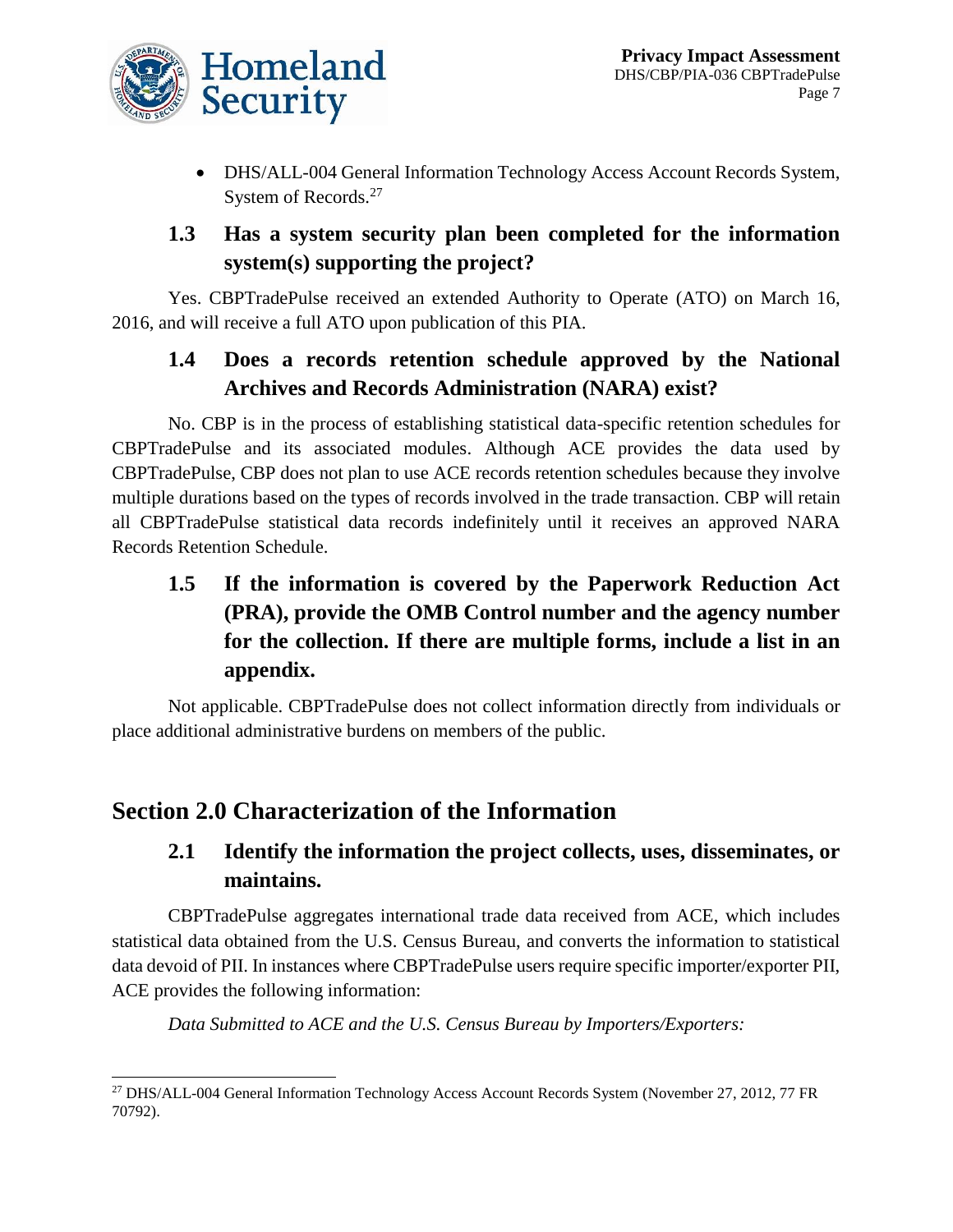

- Company or individual names, including names of officers of customs broker firms or other business entities engaged in international trade or associated with the scope of the audit;
- Contact information (business address, home address for individuals, phone number, and email address);
- EINs and SSNs (Taxpayer Identifying Numbers);
- Importer of Record (IR) Number;
- License and permit numbers, dates issued, and district or port covered;
- Dun and Bradstreet, Inc. Data Universal Numbering System (DUNS) numbers;<sup>28</sup>
- Federal Tax Information; and
- Trade Partner Identifier.<sup>29</sup>

#### *CBPTradePulse User Information:*

- User name/ID;
- Password information;
- Email address; and
- Phone number.

*Additional Non-PII Statistical Data Submitted by the U.S. Census Bureau:*

- Economic Census data:
- Survey data;
- Commodity information; and
- Accurate value and duty information for imports/exports that are not recorded in ACE.

### **2.2 What are the sources of the information and how is the information collected for the project?**

CBPTradePulse information originates from ACE and includes the same PII submitted simultaneously to the U.S. Census Bureau by importers/exporters along with non-PII statistical

 $\overline{a}$ 

<sup>28</sup> *See* [http://fedgov.dnb.com/webform/pages/dunsnumber.jsp.](http://fedgov.dnb.com/webform/pages/dunsnumber.jsp)

 $^{29}$  The Trading Partner Identification Number (or TPIN) is a confidential number assigned to organizations that are or intend to be contractors to the Federal Government of the United States. It is issued by the Central Contractor Registration (CCR) of the Department of Defense. Contractors are consistently advised by CCR to treat the TPIN as if it were a password, and not to reveal it to others not directly involved in their business operations.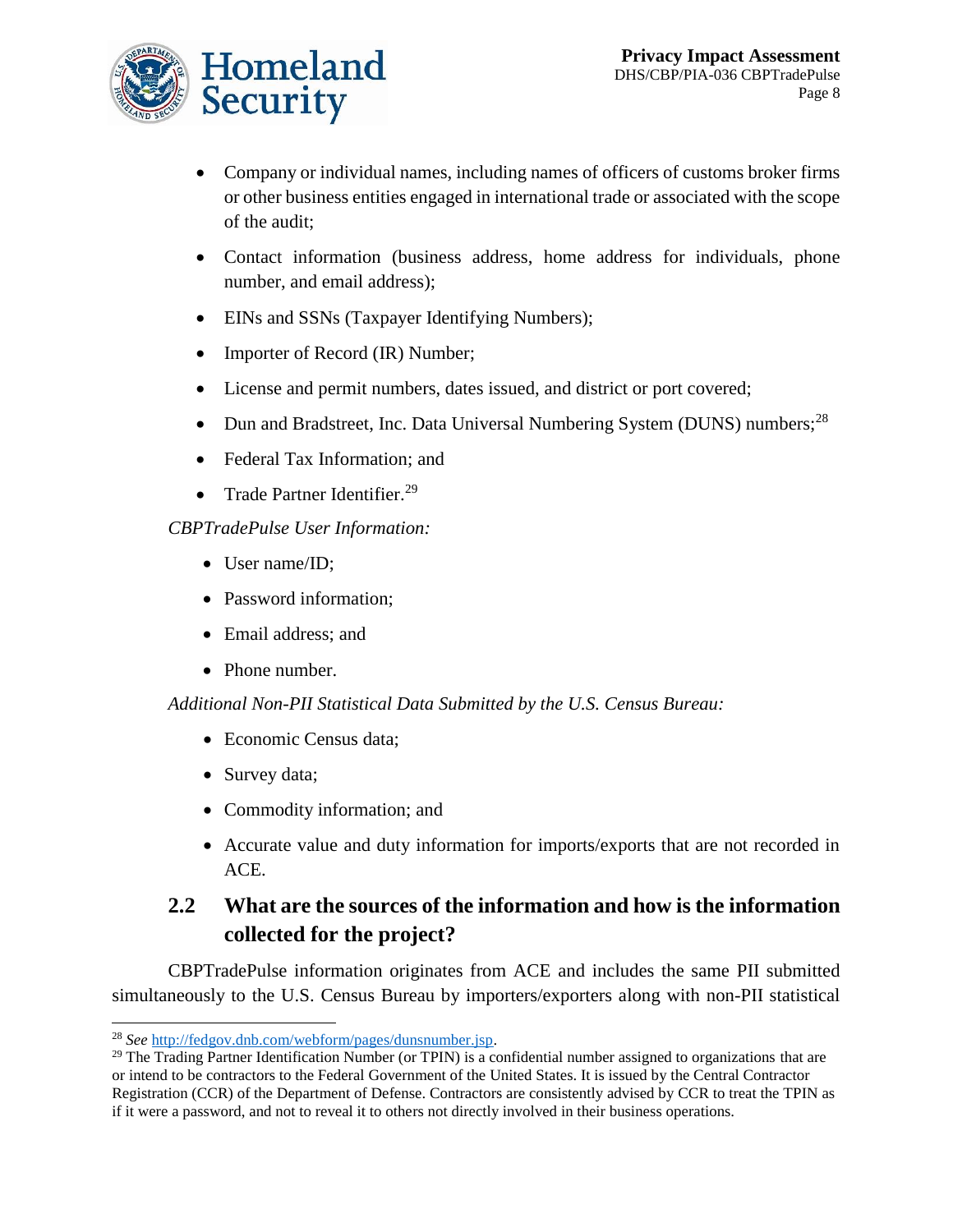

data. The ACE/CBPTradePulse interface allows CBPTradePulse users to query current importer/exporter information from ACE and non-PII statistical data from the U.S. Census Bureau.

# **2.3 Does the project use information from commercial sources or publicly available data? If so, explain why and how this information is used.**

CBPTradePulse may receive publicly available data from ACE when ACE obtains corporate information and DUNS numbers from Dun & Bradstreet, Inc. CBP uses this information to verify the legitimacy of businesses associated with merchandise entry or international trade.

#### **2.4 Discuss how accuracy of the data is ensured.**

CBPTradePulse inherits its information from ACE. Although CBPTradePulse cannot verify data accuracy within the ACE dataset, it uses strict access rules and procedures to restrict access to the aggregated/statistical data contained in the system.

### **2.5 Privacy Impact Analysis: Related to Characterization of the Information**

**Privacy Risk:** There is a minimal risk that CBPTradePulse may contain inaccurate information due to data latency issues from its underlying source systems, primarily ACE.

**Mitigation**: CBP mitigates this risk by obtaining data directly from ACE, the transactional system that collected the trade data directly from the importer/exporter. Prior to the data arriving in CBPTradePulse, CBP collects information directly from applicants through ACE Trade Portal Accounts. All importers, or individuals acting on their behalf, must complete training and a CBP certification before they transmit information into ACE. ACE contains parameters that alert the submitter about inaccurate or otherwise inadequate data. Individuals enter the information themselves and have the ability to amend all of their submissions. All brokers or other authorized third-party submitters must obtain an ACE certification and receive written authorization from the importer.

Regarding data latency issues, CBPTradePulse is updated by its source systems on a monthly or a quarterly basis. Because CBPTradePulse is not a transactional system, and is used for operational planning and statistical reports, it does not require real-time information that would impact the functionality of CBP transactional databases. There is no privacy risk to this latency because the information within CBPTradePulse is not used to make determinations about specific individuals or businesses. Users must use ACE to obtain real-time data associated with reviews or investigations into to a particular entity.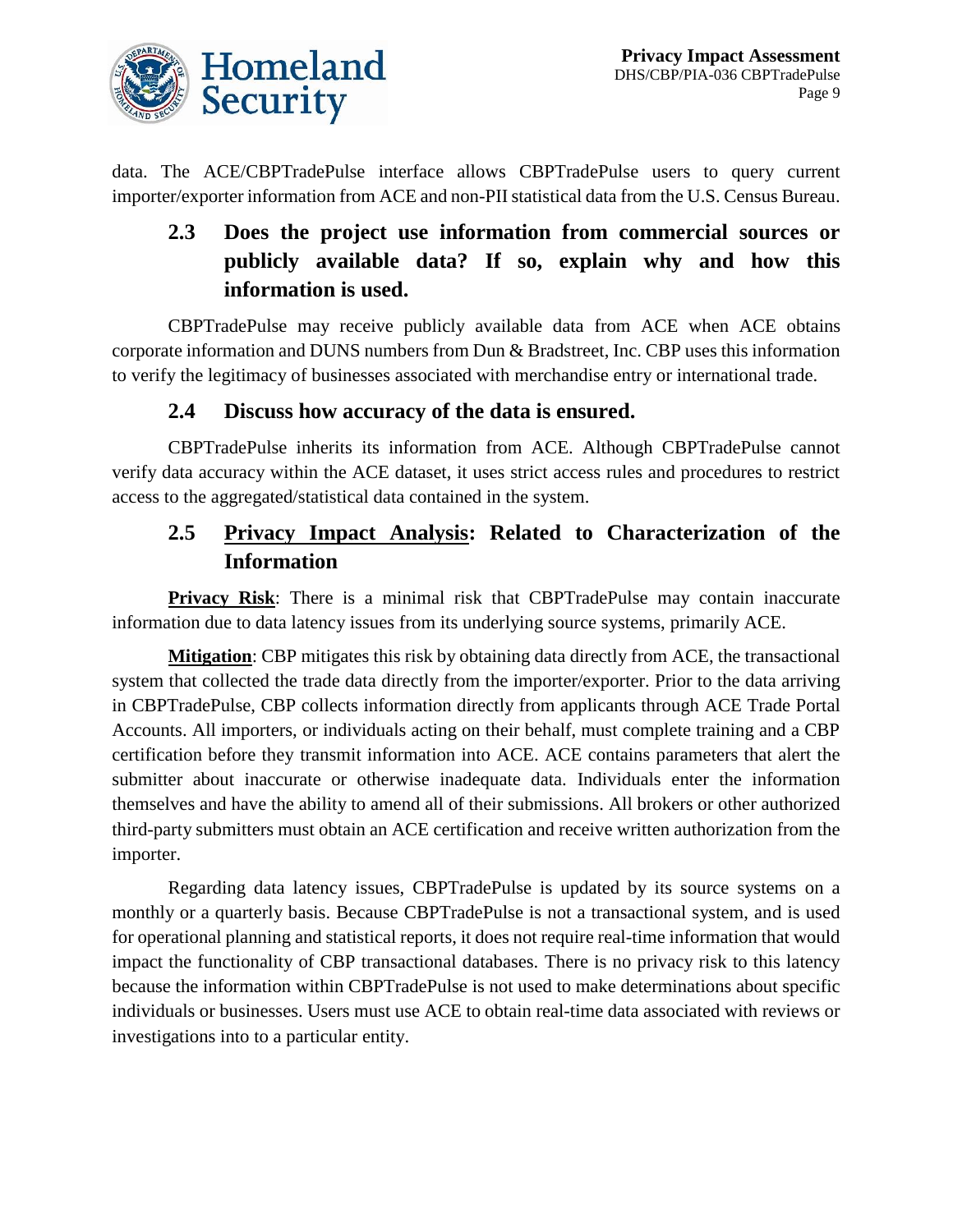



### **Section 3.0 Uses of the Information**

### **3.1 Describe how and why the project uses the information.**

CBP uses CBPTradePulse to provide CBP executives, senior managers, and other authorized CBP users with international trade-related metrics, analyses, references, and reports. Using existing CBP systems and interfaces, CBPTradePulse creates aggregated trade statistics and tailored reports for authorized CBP personnel. It also provides CBP users with access to statistical documents involving examinations, entry summaries, validation activities, seizures, penalties, liquidated damages, and other trade-related metrics at a national, district field office, or port of entry level. CBP AFI users may access CBPTradePulse to query trade-related aggregated statistical data for use in intelligence products and reports. CBP personnel associated with an investigation or law enforcement activity must use ACE to obtain tailored reports that involve specific importer or exporter data, including PII, for law enforcement purposes.

**3.2 Does the project use technology to conduct electronic searches, queries, or analyses in an electronic database to discover or locate a predictive pattern or an anomaly? If so, state how DHS plans to use such results.**

Yes. The ADD Warehouse Module in CBPTradePulse provides analysts/users with the ability to perform complex queries and analysis, such as data trends and patterns, on the information in the database to support ad-hoc queries and management decision-making. The data interfaces with CBPTradePulse to support calculations involving key trade measures.

### **3.3 Are there other components with assigned roles and responsibilities within the system?**

No. Only authorized CBP employees receive access to CBPTradePulse.

### **3.4 Privacy Impact Analysis: Related to the Uses of Information**

**Privacy Risk**: There is a minimal risk that information could be used in a manner inconsistent with the purpose of collection.

**Mitigation**: CBP mitigates this risk with administrative, technical, and physical security controls that place limitations on PII collection and protect PII against unauthorized disclosure, use, modification, or destruction. One mitigation mechanism includes assigning user rights based on the individual's role within the CBPTradePulse process. For example, the CBPTradePulse program managers assign master administrators to control access to the system. Master administrators restrict access to individuals that are assigned administrative roles and perform administrative functions within the system. Users do not have administrative rights over their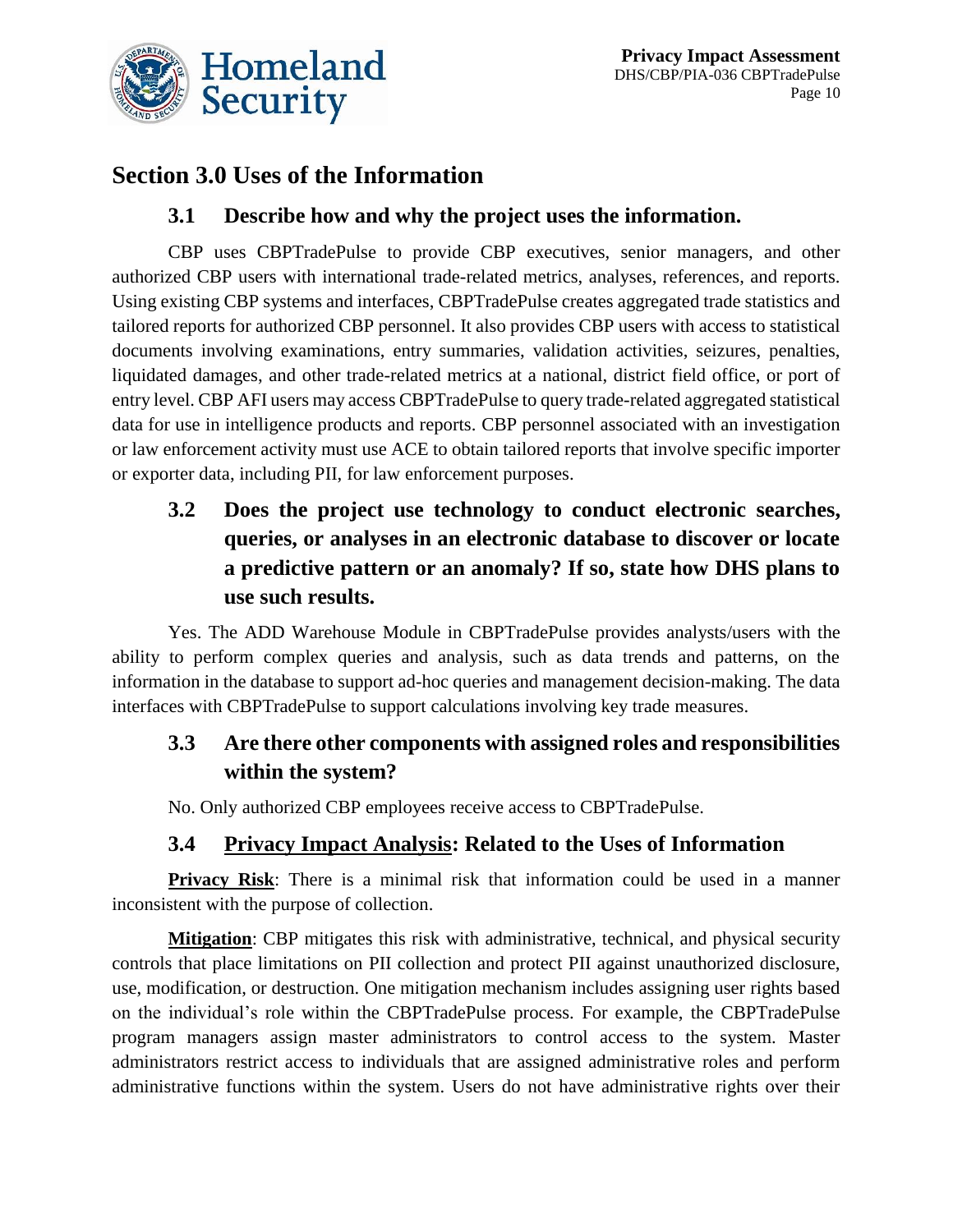

assigned projects. All CBPTradePulse users receive restricted, read-only access in order to view all the trade measures. Additionally, all system users receive annual privacy training and ACE users receive system specific training.

# **Section 4.0 Notice**

 $\overline{a}$ 

# **4.1 How does the project provide individuals notice prior to the collection of information? If notice is not provided, explain why not.**

CBPTradePulse does not collect PII directly from members of the public and is not accessible to individuals outside of CBP. This PIA's publication serves as notice by providing awareness of how CBP uses, disseminates, and retains information pulled by CBPTradePulse from other source systems.

The ACE PIA $30$  and associated SORNs (as described in Section 1.2) provide notice by describing the scope of information collected by CBP during trade processing activities.

### **4.2 What opportunities are available for individuals to consent to uses, decline to provide information, or opt out of the project?**

Since CBPTradePulse data originates from ACE, there are no opportunities for individuals to consent to uses, decline to provide information, or opt out of the collection. Regarding the data contained in ACE, U.S. law requires importers to provide CBP information that contains PII in conjunction with submitted commercial entry documents needed to import commodities or merchandise in to or transit through the United States. Importer identity, manufacturer or supplier, and other parties involved in the import transaction and supply chain are necessary for commercial entry acceptance. Failure to provide required information results in rejection of the commercial entry and CBP issuing an order to remove the commodity from the territory of the United States. When importers submit the required information to ACE, they fulfill their legal requirements and provide consent to how CBP uses the data.

### **4.3 Privacy Impact Analysis: Related to Notice**

**Privacy Risk:** There is a risk that importers or exporters may not know that CBP uses CBPTradePulse to facilitate ACE data aggregation for statistical purposes.

**Mitigation**: This risk is partially mitigated. CBPTradePulse does not collect information directly from individuals or companies, therefore, direct notice is not provided to individuals

<sup>30</sup> *See* DHS/CBP/PIA-003(b) Automated Commercial Environment (ACE) (July 31, 2015), *available at* [www.dhs.gov/privacy.](http://www.dhs.gov/privacy)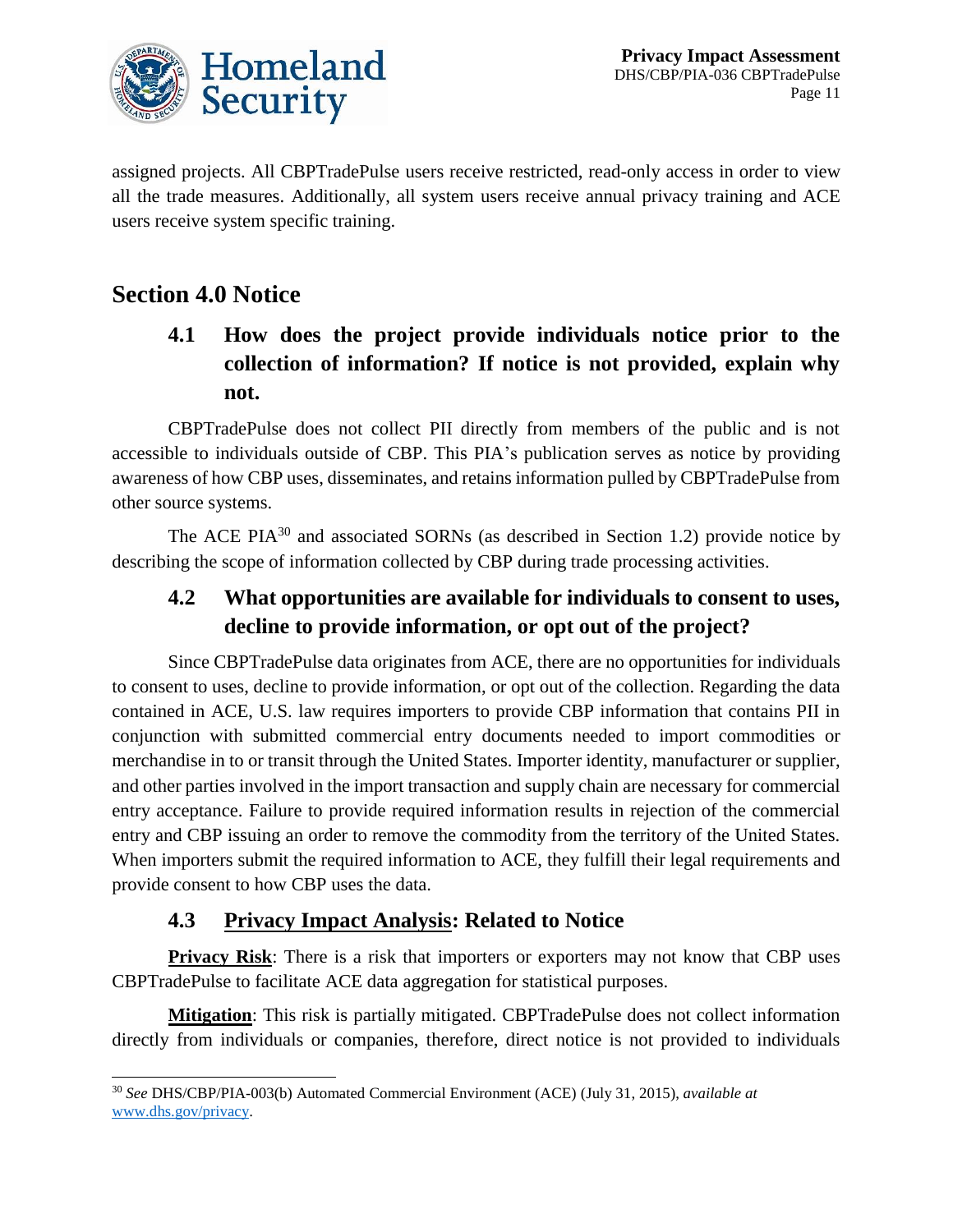

whose information resides in the system. However, CBPTradePulse uses are consistent with the purpose for the original collection of information within ACE. ACE users submit their own information to CBP via the ACE portal, which provides a Privacy Act Statement, various informational pages, and opportunities to contact CBP for assistance with information filing, and contact information for the ACE Business Office.

Therefore, the risk to notice is partially mitigated by the substantial notice provided to ACE users at the time of collection. In addition, CBP mitigates this risk to the extent possible by publishing this CBPTradePulse-specific PIA.

# **Section 5.0 Data Retention by the project**

### **5.1 Explain how long and for what reason the information is retained.**

CBP is in the process of developing a records retention schedule for CBPTradePulse aggregated statistical data and the raw ACE data contained in the staging servers. CBP will retain all CBPTradePulse statistical data records indefinitely until it receives an approved NARA Records Retention Schedule.

CBP manages ACE data in accordance with NARA-approved records retention schedules associated with that system.

# **5.2 Privacy Impact Analysis: Related to Retention**

**Privacy Risk:** There is a risk that CBPTradePulse managers may retain data longer than necessary as it awaits an approved NARA Records Retention Schedule for its statistical data.

**Mitigation**: Most CBPTradePulse records will not contain PII, which reduces the risk associated with retaining records containing PII indefinitely until NARA approves the records retention schedule. In addition, CBP will mitigate this risk by developing a separate and distinct NARA Retention Schedule from the original ACE-generated data, which contains multiple retention durations based on the type of trade transaction. This approach allows CBP to streamline its CBPTradePulse retention schedule to cover aggregated statistical data as opposed to the entire ACE dataset. CBPTradePulse fundamentally enhances privacy protections by compiling information according to port of entry unless CBP stakeholders require specific importer/exporter data.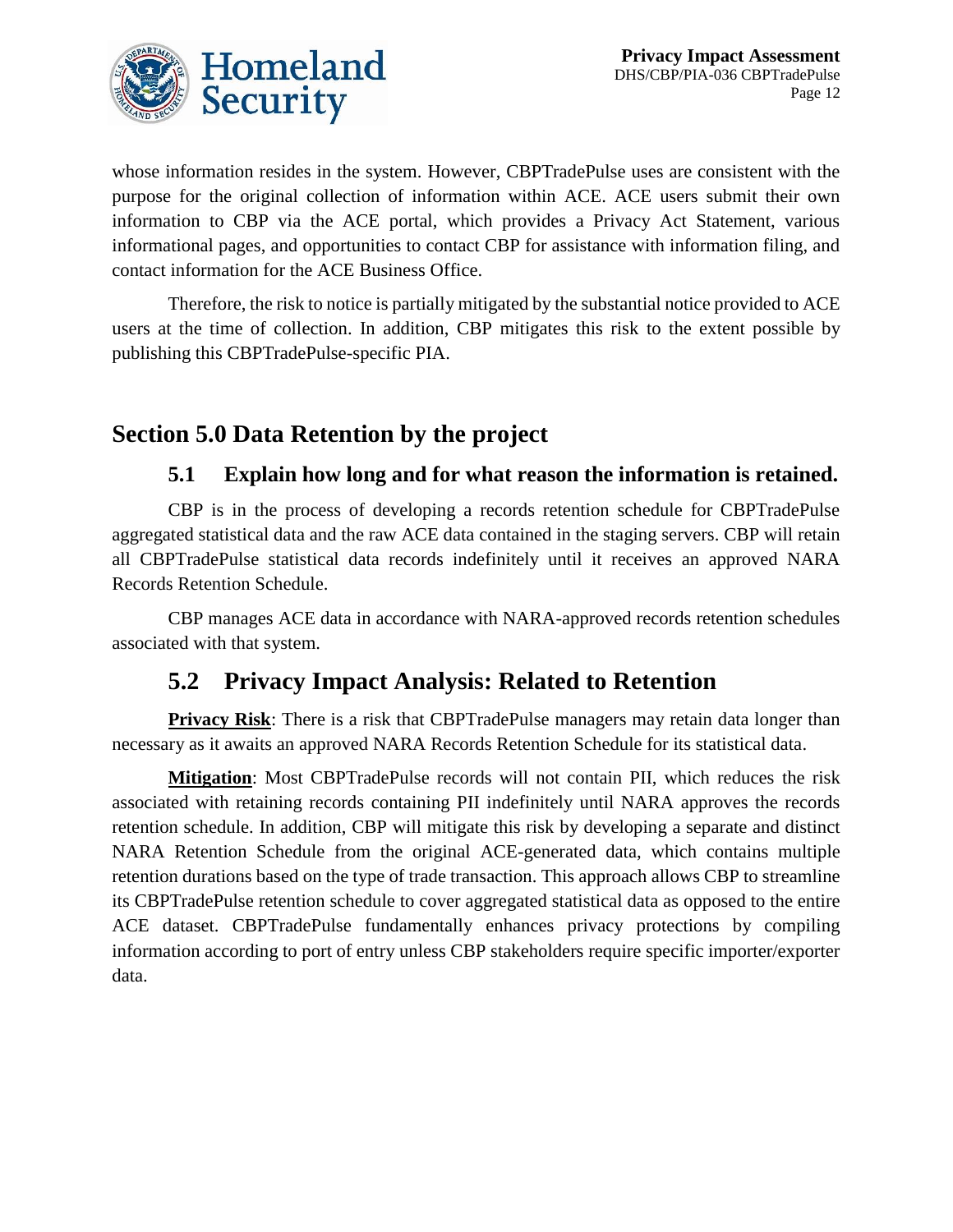

### **Section 6.0 Information Sharing**

# **6.1 Is information shared outside of DHS as part of the normal agency operations? If so, identify the organization(s) and how the information is accessed and how it is to be used.**

No. CBPTradePulse is an internal system that normally does not share information with non-DHS programs or systems, but leverages statistical data provided to ACE via the ACE/U.S. Census Bureau interface.

### **6.2 Describe how the external sharing noted in 6.1 is compatible with the SORN noted in 1.2.**

CBPTradePulse does not share information external to DHS.

### **6.3 Does the project place limitations on re-dissemination?**

CBPTradePulse does not share information external to DHS.

### **6.4 Describe how the project maintains a record of any disclosures outside of the Department.**

CBPTradePulse does not share information external to DHS. However, if an external party were to request CBPTradePulse information, the requesting party must submit a written request for specific information and state how it plans to use the information in relation to international trade activities.

If the request is for specific importer or exporter information, the request will be directed to the ACE Business Office. For disclosure of ACE records, CBP retains a copy of this request and submits it to the CBP Privacy Office for review. Once the CBP Privacy Office reviews the request, based on the circumstances of each case, a CBP Privacy official drafts an authorization memorandum specific to each case. CBP retains a copy of the memorandum. If the disclosure is approved, CBP also maintains a record of the disclosure using DHS Form 191.<sup>31</sup>

### **6.5 Privacy Impact Analysis: Related to Information Sharing**

CBPTradePulse does not share information external to DHS, therefore, there is no risk to information sharing. In the event that information is requested from CBPTradePulse, the records would be strictly statistical and would not include PII. If the request is for specific importer or exporter information, the request will be directed to the ACE Business Office. For disclosure of ACE records, CBP follows the procedures described in Section 6.4.

l <sup>31</sup> Form 191 is an Accounting of Disclosure Form, which is completed each time PII is shared outside of DHS.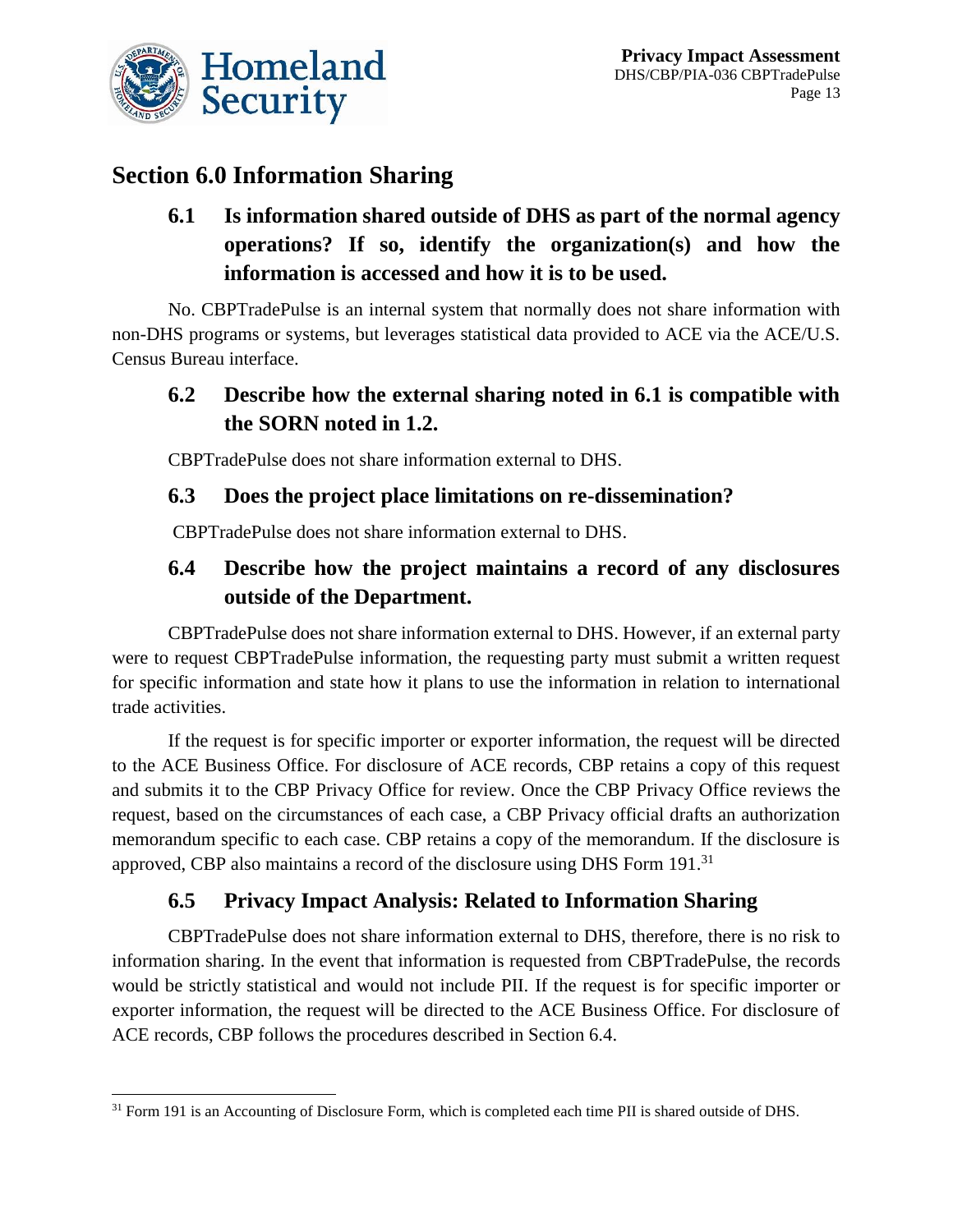

### **Section 7.0 Redress**

### **7.1 What are the procedures that allow individuals to access their information?**

CBPTradePulse maintains records that are covered by various underlying source system SORNs. Individuals are encouraged to verify which source system of records may contain their information:

- DHS/CBP-001 Import Information System, System of Records.<sup>32</sup>
- DHS/CBP-004 Intellectual Property Rights e-Recordation and Search Systems (IPRS), System of Records. 33
- DHS/CBP-020 Export Information System, System of Records.<sup>34</sup>
- DHS/ALL-004 General Information Technology Access Account Records System, System of Records.<sup>35</sup>

The Secretary of Homeland Security has exempted some of these Systems of Records from the notification, access, and amendment procedures of the Privacy Act because there may be law enforcement systems. However, CBP will consider individual requests to determine whether or not information may be released. Thus, individuals seeking notification of and access to any record contained in these systems of records, or seeking to contest its content, may submit a request in writing to the DHS Chief Freedom of Information Act (FOIA) Officer or CBP's FOIA Officer, whose contact information can be found at <http://www.dhs.gov/foia> under "Contacts." Individuals may also submit a request via FOIA-Online.<sup>36</sup> If an individual believes more than one component maintains Privacy Act records concerning him or her, the individual may submit the request to the Chief Privacy Officer and Chief Freedom of Information Act Officer, Department of Homeland Security, 245 Murray Drive, S.W., Building 410, STOP-0655, Washington, D.C. 20528.

When seeking records about yourself from these systems of records or any other Departmental system of records, your request must conform with the Privacy Act regulations set forth in 6 CFR Part 5. You must first verify your identity, meaning that you must provide your full name, current address, and date and place of birth. You must sign your request, and your signature must either be notarized or submitted under 28 U.S.C. § 1746, a law that permits statements to be made under penalty of perjury as a substitute for notarization. While your inquiry requires no

 $\overline{a}$ <sup>32</sup> DHS/CBP-001 Import Information System (August 17, 2015, 80 FR 49256).

<sup>33</sup> DHS/CBP-004 Intellectual Property Rights e-Recordation and Search Systems (January 15, 2013, 78 FR 3015).

<sup>34</sup> DHS/CBP-020 Export Information System (September 2, 2015, 80 FR 53181).

<sup>35</sup> DHS/ALL-004 General Information Technology Access Account Records System (November 27, 2012, 77 FR 70792).

<sup>36</sup> *See*: [https://foiaonline.regulations.gov/foia/action/public/home.](https://foiaonline.regulations.gov/foia/action/public/home)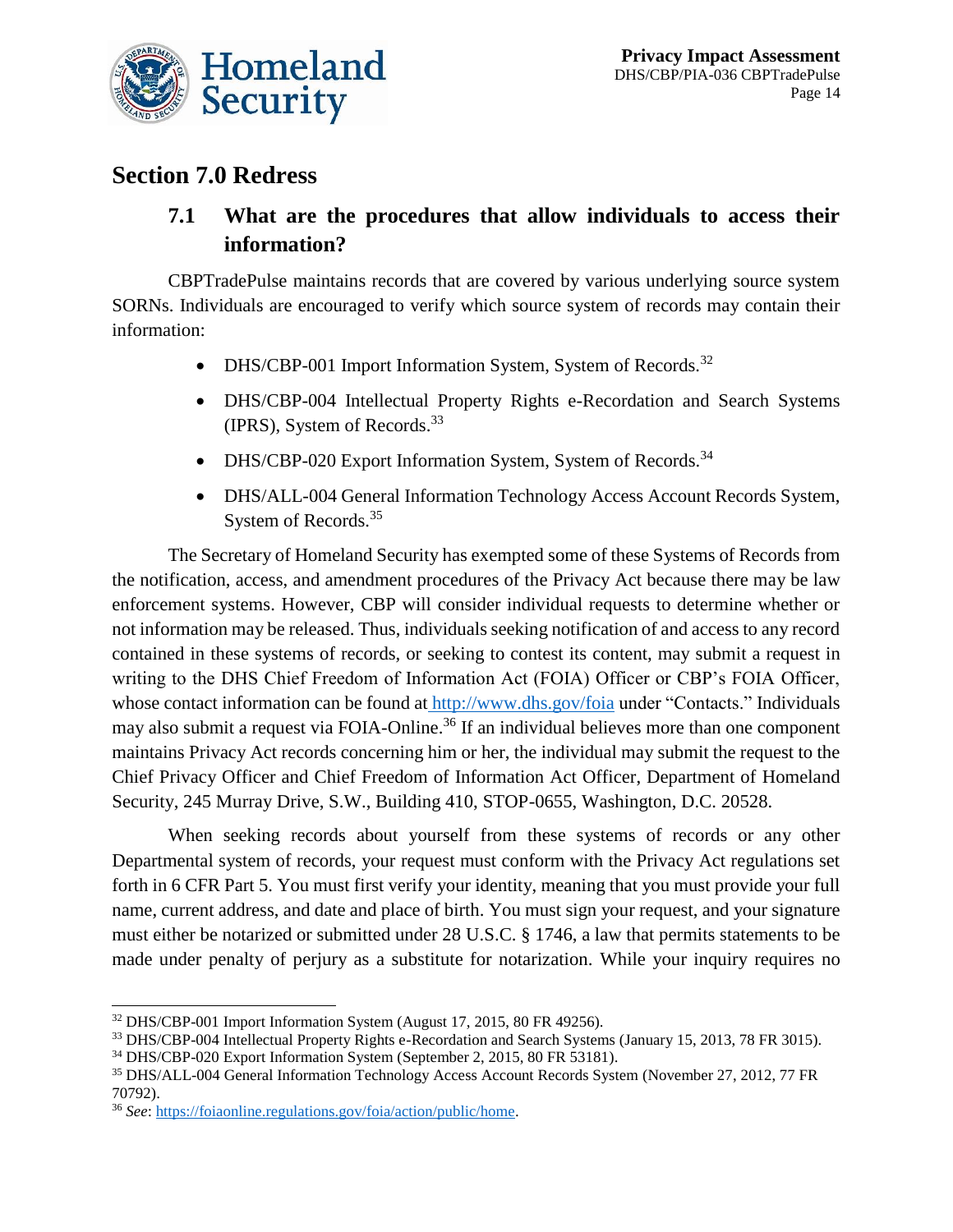

specific form, you may obtain forms for this purpose from the Chief Privacy Officer and Chief FOIA Office[r, http://www.dhs.gov/foia](http://www.dhs.gov/foia) or 1-866-431-0486. In addition, you should:

- Explain why you believe the Department would have information on you;
- $\bullet$  Identify which component(s) of the Department you believe may have the information about you;
- Specify when you believe the records would have been created; and
- Provide any other information that will help the FOIA staff determine which DHS component agency may have responsive records;

If your request is seeking records pertaining to another living individual, you must include a statement from that individual certifying his/her agreement for you to access his/her records.

Without the above information, the component(s) may not be able to conduct an effective search, and your request may be denied due to lack of specificity or lack of compliance with applicable regulations.

### **7.2 What procedures are in place to allow the subject individual to correct inaccurate or erroneous information?**

Data contained in CBPTradePulse originates primarily from ACE. Individuals that file information electronically may amend, correct, or cancel their active data in ACE. ACE performs nightly updates, but CBPTradePulse retrieves the data on a weekly basis. Individuals may also follow the procedures in section 7.1 above or contact the ACE Client Representative Division below to request CBP correct erroneous ACE information:

Director, Client Rep Division ACE Business Office, Office of International Trade U.S. Customs and Border Protection 8444 Terminal Road Beauregard A-312-5 Lorton, Virginia 22079

Individuals may also notify CBP or their Account Managers regarding incorrect or inaccurate information in ACE, and may send correction requests to:

U.S. Customs and Border Protection CBP Information Center Office of Public Affairs 1300 Pennsylvania Avenue Washington, D.C. 20229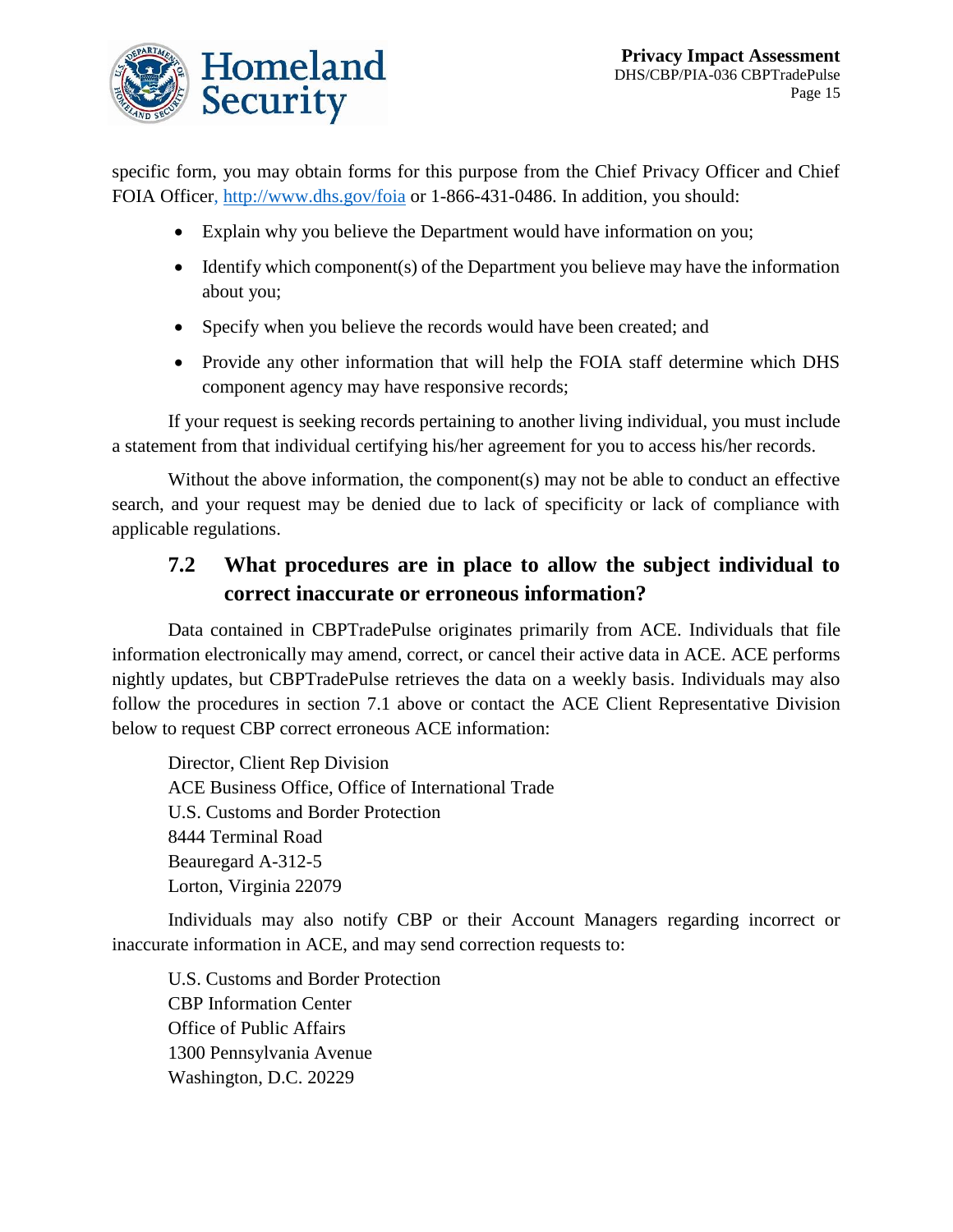

Although requests to amend information should be made in writing, individuals may contact the CBP INFO Center by phone at (877) 227-5511 or (703) 526-4200. By following the links on [https://help.cbp.gov/app/home/search/1,](https://help.cbp.gov/app/home/search/1) individuals may submit complaints online.

## **7.3 How does the project notify individuals about the procedures for correcting their information?**

Individuals may contact the CBP INFO Center<sup>37</sup> to obtain guidance for requesting correction of their information. This PIA, the ACE PIA and SORN, and [www.cbp.gov](http://www.cbp.gov/) provides contact information for making those requests. Within ACE, individuals who submit information electronically are notified of the procedures for correcting their information in the electronic user guides and during the training process.

### **7.4 Privacy Impact Analysis: Related to Redress**

**Privacy Risk:** There is a privacy risk that CBPTradePulse is unable to correct information since it relies on underlying ACE system information.

**Mitigation**: CBP mitigates this risk by providing individuals the opportunity to correct their information either by directly accessing the source ACE system or through the measures stated throughout this PIA, associated SORNs, and associated websites. CBP further mitigates this risk by limiting the amount of information used during aggregated statistical data activities, therefore alleviating the need to correct data directly in CBPTradePulse. Furthermore, when the electronic system encounters a possible error with the transmitted data, it issues a response message alerting the individual that he or she may need to correct the information. Otherwise, individuals may submit a Privacy Act request as described in section 7.1.

# **Section 8.0 Auditing and Accountability**

### **8.1 How does the project ensure that the information is used in accordance with stated practices in this PIA?**

CBPTradePulse master administrators create and manage all accounts, conduct technical modifications, and employ audit trails that maintain a record of system and individual user activity. They create individual accounts at the request of CBPTradePulse program managers. The system employs role-based access controls that limit the access of information by different users and administrators based on the need to know the information for the performance of their official duties. CBP also employs processes to enforce separation of duties, to prevent unauthorized disclosure, or to prevent modification of information. No unauthorized users are permitted access

l

<sup>37</sup> CBP INFO Center Website. Available at: [https://help.cbp.gov/.](https://help.cbp.gov/)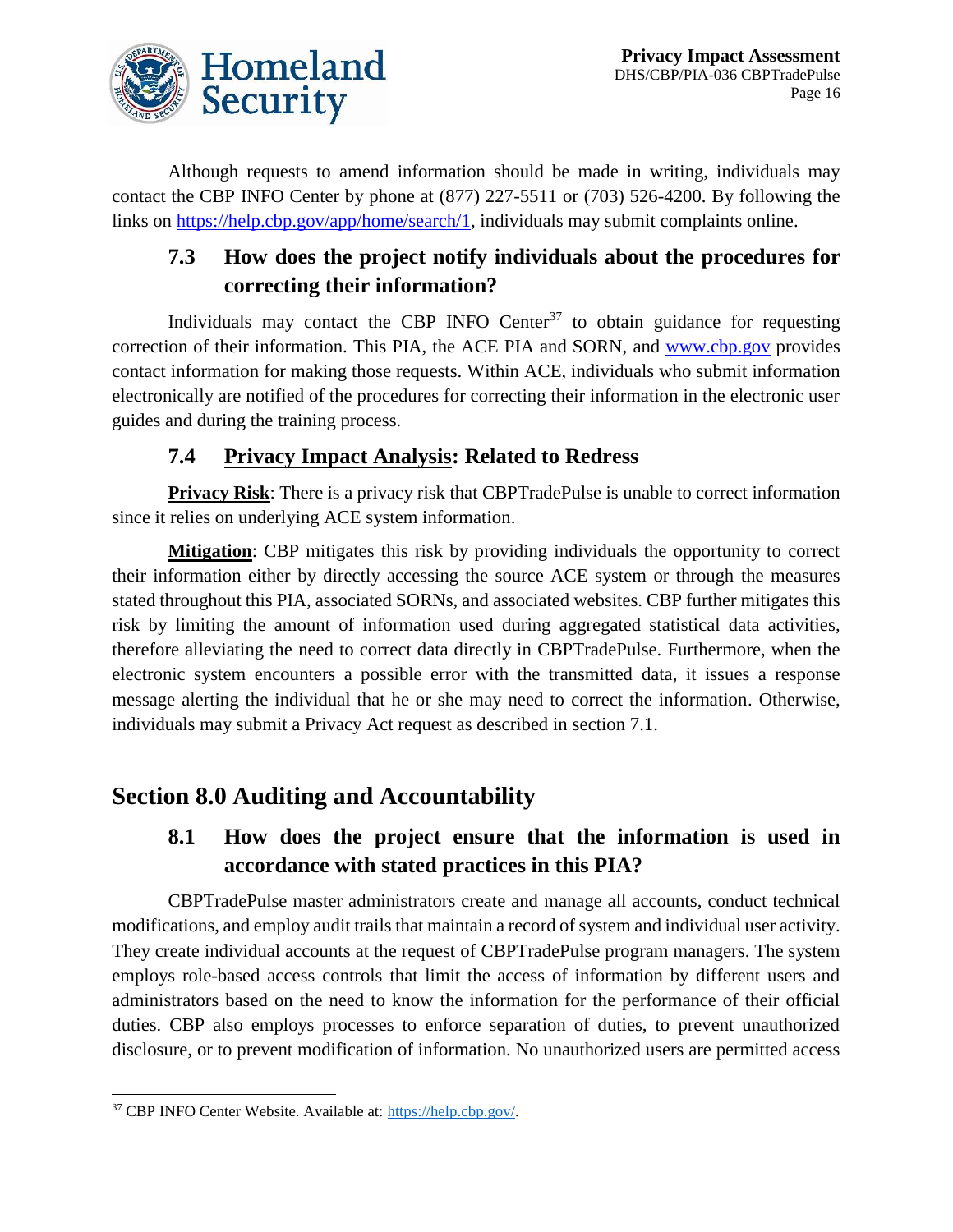

to system resources. CBPTradePulse system access control procedures adhere strictly to the DHS Sensitive Systems Policy Directive 4300A<sup>38</sup> and CBP's internal information system security policies.

## **8.2 Describe what privacy training is provided to users either generally or specifically relevant to the project.**

CBPTradePulse users are required to take annual privacy, information security, and safeguarding national security information training prior to gaining and/or retaining access to the systems. CBPTradePulse users do not require specific access to ACE to access information contained in the CBPTradePulse ACE DataMart module. Authorized ACE users take systemspecific training prior to gaining access. CBPTradePulse and ACE program managers maintain a master list of all users and whether they have completed privacy and security training. If a user fails to complete the training by the annual deadline, then he or she loses access to the systems.

## **8.3 What procedures are in place to determine which users may access the information and how does the project determine who has access?**

CBPTradePulse program managers employ master administrators that control access to the system. A potential user's supervisor submits a request to CBPTradePulse program managers, and upon approval, transmit that request to a master administrator. Both the potential user's supervisor and the program manager determine whether the individual has a "need to know" basis for access to CBPTradePulse. After approval from the program manager, the master administrator only grants access to users once they receive an assigned international trade statistical data project.

CBP program managers restrict access to the systems by establishing specific roles and responsibilities, such as: Master Administrator, Security Administrator, Administrator, Audit/Executive, and User. Additional access controls restrict information security audit executives to read-only access, which allows them to monitor progress, compliance, and risk levels within a particular information security audit. CBP conducts audits in accordance with DHS Information Security guidelines.

## **8.4 How does the project review and approve information sharing agreements, MOUs, new uses of the information, new access to the system by organizations within DHS and outside?**

All information sharing and MOUs concerning PII sharing, including those related to CBPTradePulse, are created by the operational owner of the system, are sent to the CBP Privacy

 $\overline{a}$ <sup>38</sup> DHS 4300A. Available at: [http://www.dhs.gov/xlibrary/assets/foia/mgmt\\_directive\\_4300a\\_policy\\_v8.pdf.](http://www.dhs.gov/xlibrary/assets/foia/mgmt_directive_4300a_policy_v8.pdf)